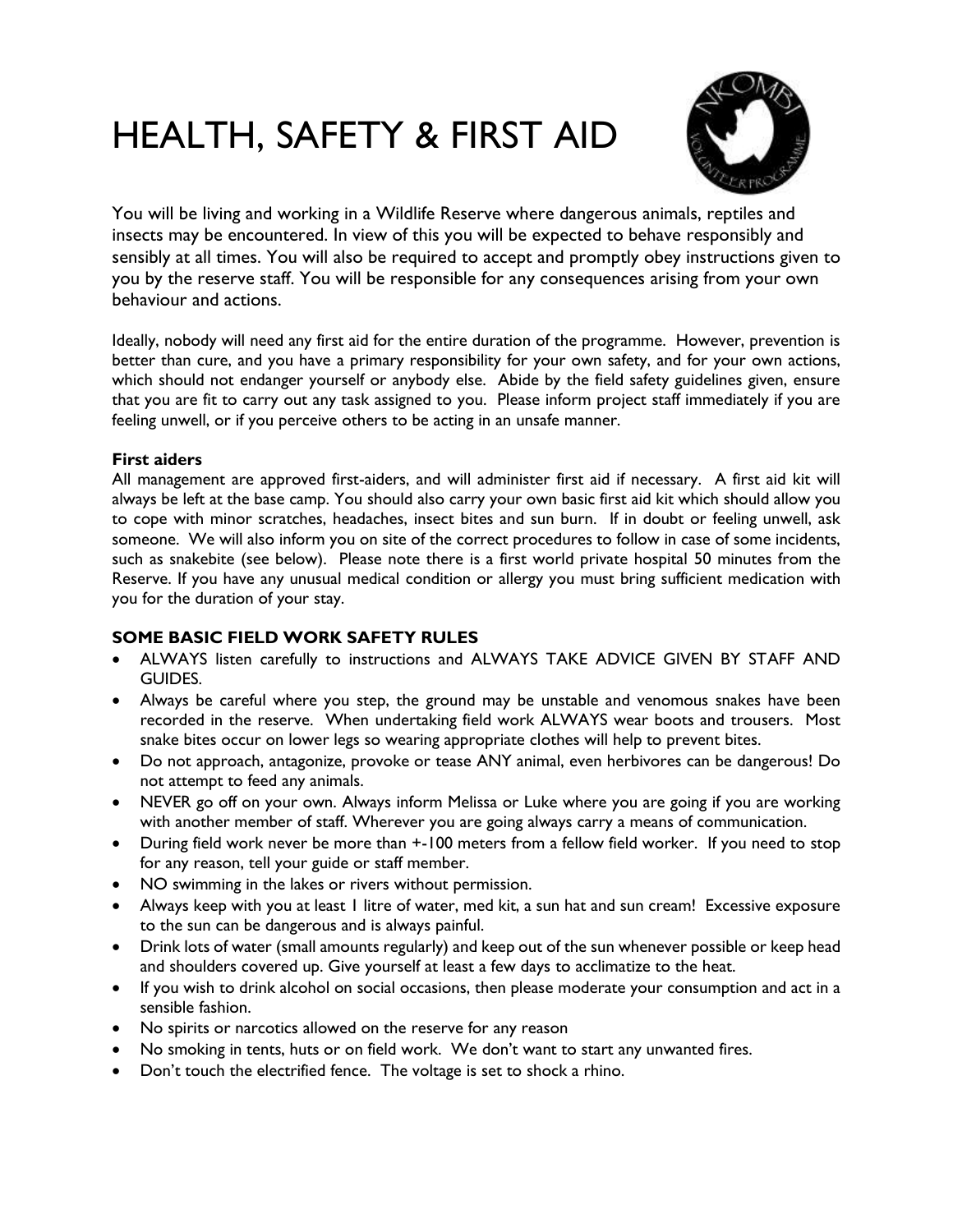# **SNAKE BITE PROCEDURE**

Of the 130 snakes in southern Africa, only 34 are venomous of which 14 species have caused fatalities.

#### **Venom can be:**

1) Neurotoxic, causing dizziness, convulsions and respiratory difficulties, (e.g. mambas & cobras).

- 2) Cytotoxic tissue damage and internal bleeding (adders).
- 3) Haemotoxic, causing dizziness, vomiting, internal bleeding, (e.g. Boomslang and Vine Snake).

## **Snakes only strike when they feel threatened, therefore when encountering a snake:**

- Stay very still, do not make any sudden movements or loud noises, try not to antagonize the snake.
- Back away from the snake very slowly until you are a safe distance away.
- Spectacles or sunglasses are useful for preventing venom entering the eyes from spitting cobras.

## **In case of snake bite:**

- Before approaching the victim check the area is free of danger.
- Keep calm, immediately reassure and keep the victim calm and still to avoid increasing the heart rate and speeding up the movement of poison around the body. If possible, lay the victim down in the shade.
- Immediately contact Reserve staff by cell phone or radio giving as much information as possible but especially your location as precisely as possible. If you do not have means of communication send someone for assistance leaving a first aider to tend the victim. Ensure the person going for assistance knows his way and the location of the incident.
- Continue to reassure victim to avoid the development of shock
- Apply pressure to the area of bite and then apply a firm, crepe bandage to the full length of the affected limb. Do not elevate the area. Use a splint to prevent movement if available. Do not use a tourniquet
- Get someone to accurately record the proceedings and time of the incident, and also to monitor the victim's status.
- Keep talking to the victim and keep a check on vital signs. Consciousness, response, awareness, pulse strength/rate, breathing depth/rate, etc.
- Get a description of the snake if possible but in no circumstances pursue it!
- Monitor victim for shock, if shock occurs, lay the victim down, raising legs or arms (not those that have been bitten) to increase blood flow to the vital organs.
- If victim loses consciousness place in recovery position and monitor.
- If breathing stops administer artificial ventilation (10 breaths at 4 second intervals). If circulation stops administer CPR (30 chest compressions followed by two breaths, in repeated cycles) until help arrives.
- Evacuate victim to a professional medical authority ASAP, keeping all notes and details of the incident with the victim.

## **Remember**

- Prevention is better than cure most snake bites are on arms and legs so wear sensible clothing and footwear at all times. Do not increase your chances of being bitten by behaving irresponsibly.
- Walk around heavily!
- Statistically, you are more likely to get hit by lightning than bitten by a snake.
- Snake bites are rare and fatalities from snake bites are very rare!

# **EMERGENCY CONTACT INFORMATION:**

## **If you have a VHF radio on you:**

Radio Dougal (Charlie 1) straight away, telling him where you are and what has happened.